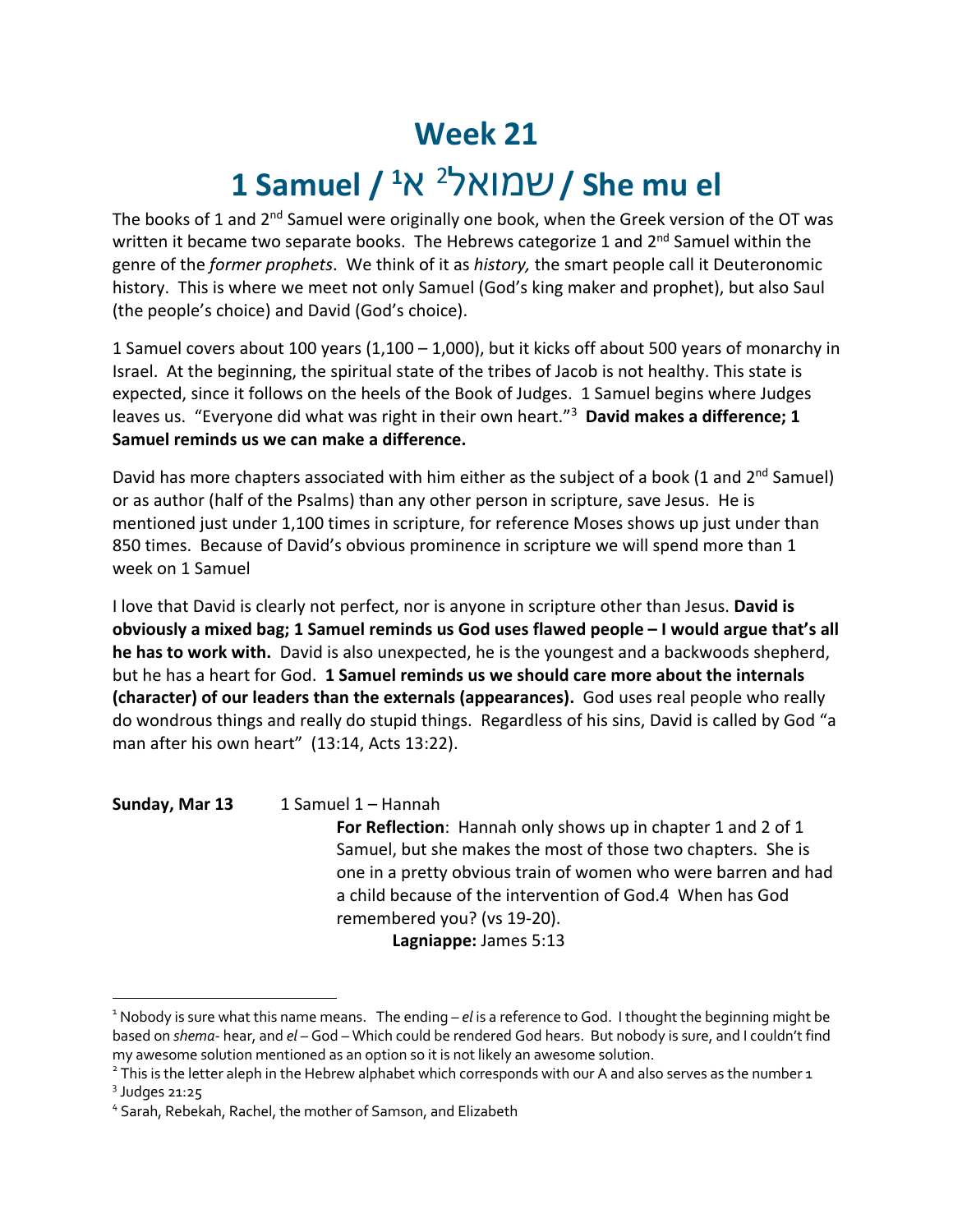| Monday, Mar 14   | 1 Samuel 3 - Samuel<br>For Reflection: Is the word of the LORD rare in our days? (Verse 1)<br>What has God called you to be and do? Are you listening?<br>Lagniappe: Genesis 22:11, 46:2; Exodus 3:4; Isaiah 6:8;<br>Acts 9:4                                                                                                                                                                                                                                                                                          |
|------------------|------------------------------------------------------------------------------------------------------------------------------------------------------------------------------------------------------------------------------------------------------------------------------------------------------------------------------------------------------------------------------------------------------------------------------------------------------------------------------------------------------------------------|
| Tuesday, Mar 15  | 1 Samuel 8 - Rejection of God as King<br>For Reflection: When is the last time you had a better idea than<br>God? What was the outcome? We can never really know what<br>might have been, if we obeyed. Notice they wanted to be like the<br>other nations (vs 14). Envy is a powerful force. How does envy<br>impact you?<br>Lagniappe Matthew 2:2, Mark 15:4, Luke 23:7, John 19:3,<br>Matthew 27:37, Revelation 17:14. Maybe God did provide<br>a better King, but still we didn't much like him.                   |
|                  | Wednesday, Mar 16 1 Samuel 9:1-2, 10:17-24 - Appearances can be deceiving<br>For Reflection: Saul had the appearance of a king, and started in<br>noble fashion, but lacked the character of a king and it ended<br>badly. In what areas of your life (or times in your life) are/were<br>appearances (externals), more important than character<br>(Internals)? What can you do to prioritize the internals?<br>Lagniappe: (Prov. 4:23 NIV) Above all else, guard your<br>heart, for everything you do flows from it. |
| Thursday, Mar 17 | 1 Samuel 10:1-8; 13:8-15; 15:1-35 <sup>5</sup> - Saul's failure<br>For Reflection: Chapter 13 & 15 recount Saul's major breaks with<br>Samuel and God <sup>6</sup> . When have you been furthest from God, and<br>what grace/circumstance/relationship caused you to return?<br>Lagniappe: Luke 15:11-31                                                                                                                                                                                                               |

<sup>5</sup> Chapter 15 recounts an example of herem that we noticed in the book of Joshua (week 15). I'll reiterate, I don't understand herem. I would like to think it is just a pronouncement that makes war profiteering an impossibility, but it is also, and probably primarily, about ensuring future faithfulness.

<sup>&</sup>lt;sup>6</sup> Often when people read this part of 1 Samuel they feel Saul got a bad deal. This compassion for Saul is built on misunderstandings of grace and forgiveness – the only thing God removed from Saul was the hope of a dynasty. Grace does not give us rights it gives us a restored relationship with God. (e.g. I don't have a right to be a pastor simply because I desire it. As for forgiveness, forgiveness doesn't entail or demand future trust. Lastly, positions of leadership and trust carry higher expectations and should. (see James 3:1)